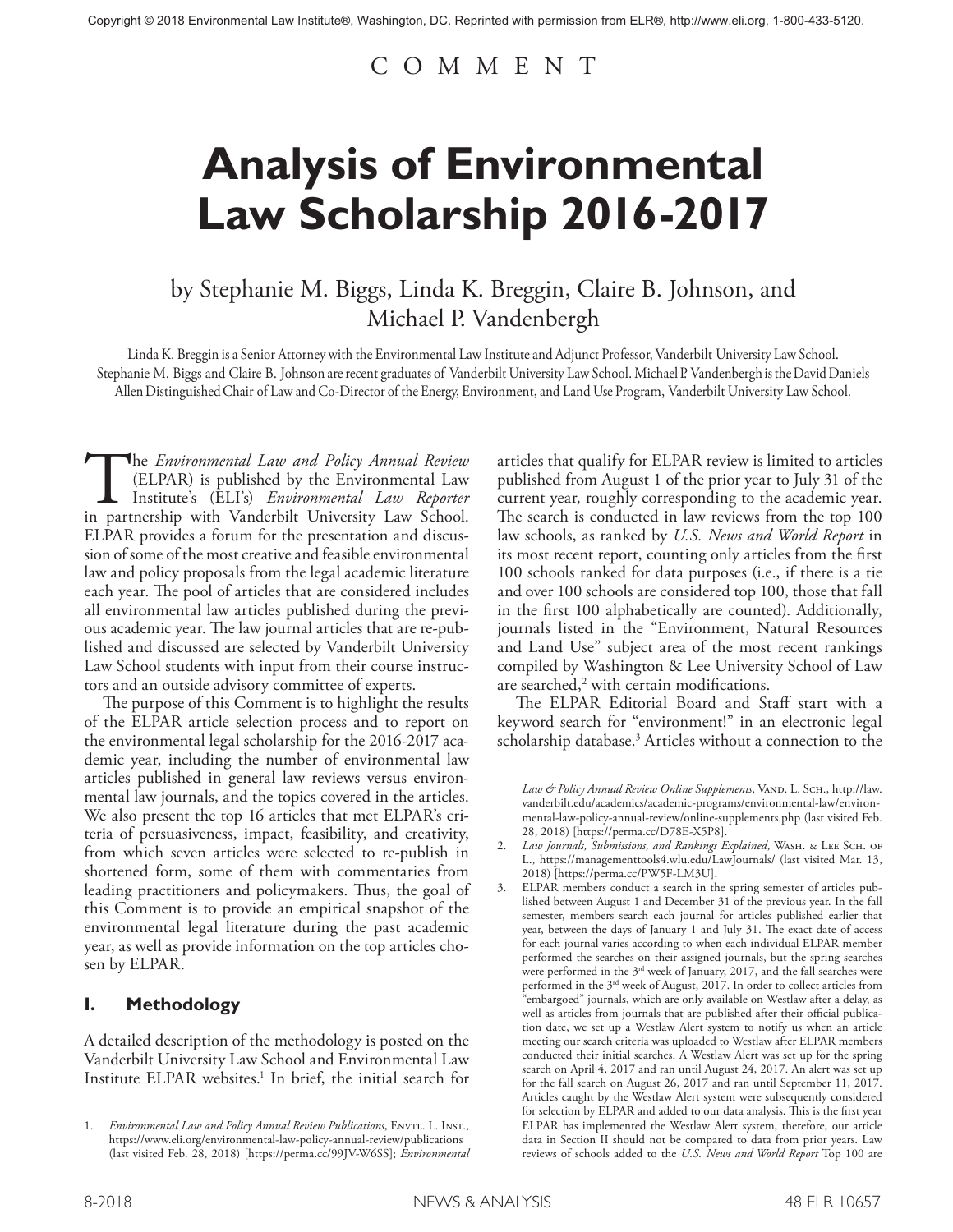48 ELR 10658 ENVIRONMENTAL LAW REPORTER 8-2018

natural environment (e.g. "work environment" or "political environment") are removed, as are book reviews, eulogies, non-substantive symposia introductions, case studies, presentation transcripts and editors' notes. Student scholarship is excluded if the piece is published as a note or comment by a student who is a member of the staff of the publishing journal. We recognize that all ranking systems have shortcomings and that only examining top journal imposes limitations on the value of our results. Nevertheless, this approach provides a useful glimpse of leading scholarship in the field.

For purposes of tracking trends in environmental scholarship, the next step is to cull the list generated from the initial search in an effort to ensure that the list contains only those articles that qualify as "environmental law articles." Determining whether an article qualifies as an environmental law article is more of an art than a science, and our conclusions should be interpreted in that light. However, we have attempted to use a rigorous, transparent process. Specifically, an article is considered an "environmental law article" if environmental law and policy are a substantial focus of the article. The article need not focus exclusively on environmental law, but environmental topics should be given more than incidental treatment and should be integral to the main thrust of the article. Many articles in the initial pool, for example, address subjects that influence environmental law, including administrative law topics (e.g., executive power and standing), or tort law topics (e.g., punitive damages). Although these articles may be considered for inclusion in ELPAR and appear in our selection of top articles, they are not included for purposes of tracking environmental law scholarship since environmental law is not the main thrust of these articles.

Each article in the data set is categorized by environmental topic to allow for tracking of scholarship by topic area. The 10 topic categories are adopted from the *Environmental Law Reporter* subject matter index and include: air, climate change, energy, governance, land use, natural resources, toxic substances, waste, water, and wildlife.<sup>4</sup> ELPAR students assign each article a primary topic category and, if appropriate, a secondary category.

The ELPAR Editorial Board and Staff work in consultation with the course instructors, Professor Michael P. Vandenbergh and ELI Senior Attorney Linda K. Breggin, to determine whether articles should be considered environmental law articles and how to categorize the article by environmental topic for purposes of tracking scholarship. The articles included in the total for each year are identified on lists posted on the Vanderbilt University Law School website.<sup>5</sup>

### **II. Data Analysis on Environmental Legal Scholarship**

During the 2017 ELPAR review period, we identified 379 environmental articles published in top law reviews and environmental law journals from August 1, 2016, to July 31, 2017. Three hundred and fifteen (83%) of these articles were published in journals that focus on environmental law, and 64 (17%) were published in general law reviews.

The primary topics of the 379 environmental articles published in 2016-2017 were as follows (see Figure 1): 81 governance<sup>6</sup> articles (21.4%), 66 energy articles (17.4%), 55 climate change articles (14.5%), 50 water articles (13.2%), 42 land use articles (11.1%), 32 wildlife articles (8.4%), 20 natural resources articles (5.3%), 18 toxic substances articles (4.7%), 11 air articles (2.9%), and 4 waste articles (1.1%). One hundred and seventy-seven articles were also identified as including a secondary topic, categorized as follows (see Figure 2): 97 governance articles, 21 climate change articles, 15 land use articles, 11 water articles, 10 energy articles, 10 natural resources articles, 5 toxic substances articles, 5 wildlife articles, 2 air articles, and 1 waste article. Accordingly, the most common topic category was governance, followed by energy and climate change.

#### **Figure 1. 2016-2017 Articles Categorized by Primary Topic**



searched for the entire year in the fall, and schools removed from the top 100 after the spring search are not considered for trends data.

<sup>4.</sup> Subject Matter Index, ENVTL. L. REP., http://www.elr.info/subject-matterindex (last visited Feb. 12, 2018) [https://perma.cc/94NK-LZHE].

<sup>5.</sup> *Environmental Law & Policy Annual Review Online Supplements*, Vand. L. Sсн., http://law.vanderbilt.edu/academics/academic-programs/environmental-law/environmental-law-policy-annual-review/online-supplements. php (last visited Feb. 28, 2018) [https://perma.cc/D78E-X5P8].

<sup>6.</sup> *ELR* subject matter index includes subtopics for each topic. For example, subtopics for the governance topic include: administrative law, Administrative Procedure Act, agencies, bankruptcy, civil procedure, comparative law, constitutional law, contracts, corporate law, courts, criminal law, enforcement and compliance, environmental justice, environmental law and policy, Equal Access to Justice Act, False Claims Act, Federal Advisory Committee Act, federal facilities, federal jurisdiction, Freedom of Information Act, human rights, indigenous people, infrastructure, institutional controls, insurance, international, public health, public participation, risk assessment, states, tax, tort law, trade, tribes, and U.S. government. For a list of all the subtopics in each topic, please see the following *ELR* link. *Subject Matter Index*, ENVTL. L. REP., http://www.elr.info/subject-matter-index (last visited Feb. 12, 2018) [https://perma.cc/94NK-LZHE].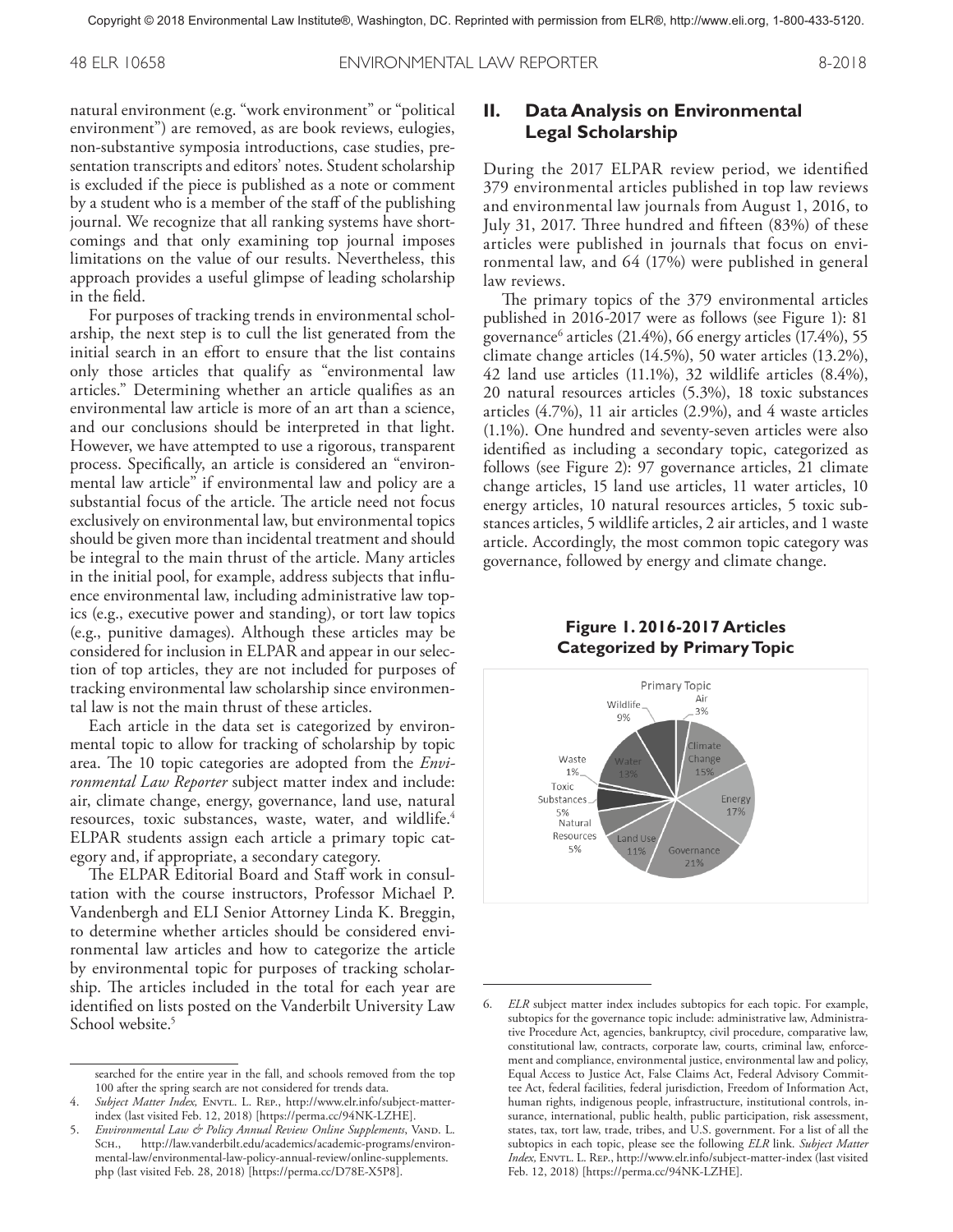8-2018 NEWS & ANALYSIS 48 ELR 10659



#### **Figure 2. 2016-2017 Articles Categorized by Primary and Secondary Topic**

#### **III. Top 16 Articles Analysis**

The top 16 articles chosen from the pool of eligible environmental law and policy-related articles published during the 2016-2017 academic year can be found in Table 1. Of the top 16 outlined below, eight articles call for action by state and local governments as part of their proposal, four articles call for action by private entities and non-profit groups, and three articles call for federal agency action. Several of the articles include proposals that incorporate federal, state, local, and private entity actions.

Primary topics identified in the top 16 articles were as follows: five climate change articles, five governance articles, three energy articles, two land use articles, and one wildlife article. Secondary topics were also identified for several articles: four governance, one climate change, and one land use.

This year's pool of top articles came from both general and environmental law journals. Nine of the top 16 articles were published in environmental law journals, including three articles from *Harvard Environmental Law Review* and two articles from *The Environmental Law Reporter News & Analysis*. Seven of the top 16 articles were published in law reviews, including two articles from *N.Y.U. Law Review*.

The lead authors of the top articles came from a range of law schools and academic backgrounds. Two article authors are from Vanderbilt University Law School. While most articles chosen are written by professors, three of the lead authors of the top 16 articles wrote their pieces as J.D. Candidates.

The chart below lists every article included in the top 16, with a brief description of each article's big idea. The descriptions of the big ideas were drafted by the student editors and reflect the key points they thought made an important contribution to the environmental law and policy literature. Links are provided to the full articles and most of the links contain the author's abstract.

| Author            | <b>Title</b>                                                                                                              | Citation and URL                                                                                           | Topic                         | The Big Idea                                                                                                                                                                                                                                                                                                                                                                                                                                                                                                                               |
|-------------------|---------------------------------------------------------------------------------------------------------------------------|------------------------------------------------------------------------------------------------------------|-------------------------------|--------------------------------------------------------------------------------------------------------------------------------------------------------------------------------------------------------------------------------------------------------------------------------------------------------------------------------------------------------------------------------------------------------------------------------------------------------------------------------------------------------------------------------------------|
| Arnold, Zachary   | Preventing Industrial<br>Disasters in a Time of<br>Climate Change: A Call<br>for Financial Assurance<br><b>Mandates</b>   | 41 HARV. ENVTL. L. REV.<br>243<br>http://harvardelr.<br>com/wp-content/<br>uploads/2017/05/Arnold.<br>lpdf | Climate Change<br>/Governance | Financial assurance mandates (FAMs), such as<br>insurance requirements, should be a central<br>element of climate adaptation policy, because<br>coastal industries are underinvesting in reduc-<br>ing the risks their operations pose and the<br>most common coastal climate adaptation regu-<br>latory approaches-such as zoning, building<br>codes, and adaptation subsidy programs-have<br>serious drawbacks.                                                                                                                          |
| Crowder, Patience | Impact Transaction:<br>Lawyering for the Public<br>Good Through Collective iu.edu/ilr/pdf/vol49p621.<br>Impact Agreements | 49 IND. L. REV. 621<br>https://mckinneylaw.<br>lpdf                                                        | Governance                    | Nonprofit organizations, public entities<br>(including state and local governments), educa-<br>tional institutions, the private sector, and com-<br>munity representatives should create "impact<br>transactions" that leverage public and private<br>resources to address large-scale societal prob-<br>lems, such as environmental degradation, using<br>new tools, including a collective impact initia-<br>tive roadmap and an outline for the collective<br>impact contract process that is based on rela-<br>tional contract theory. |

**Table 1.** Article Overview Chart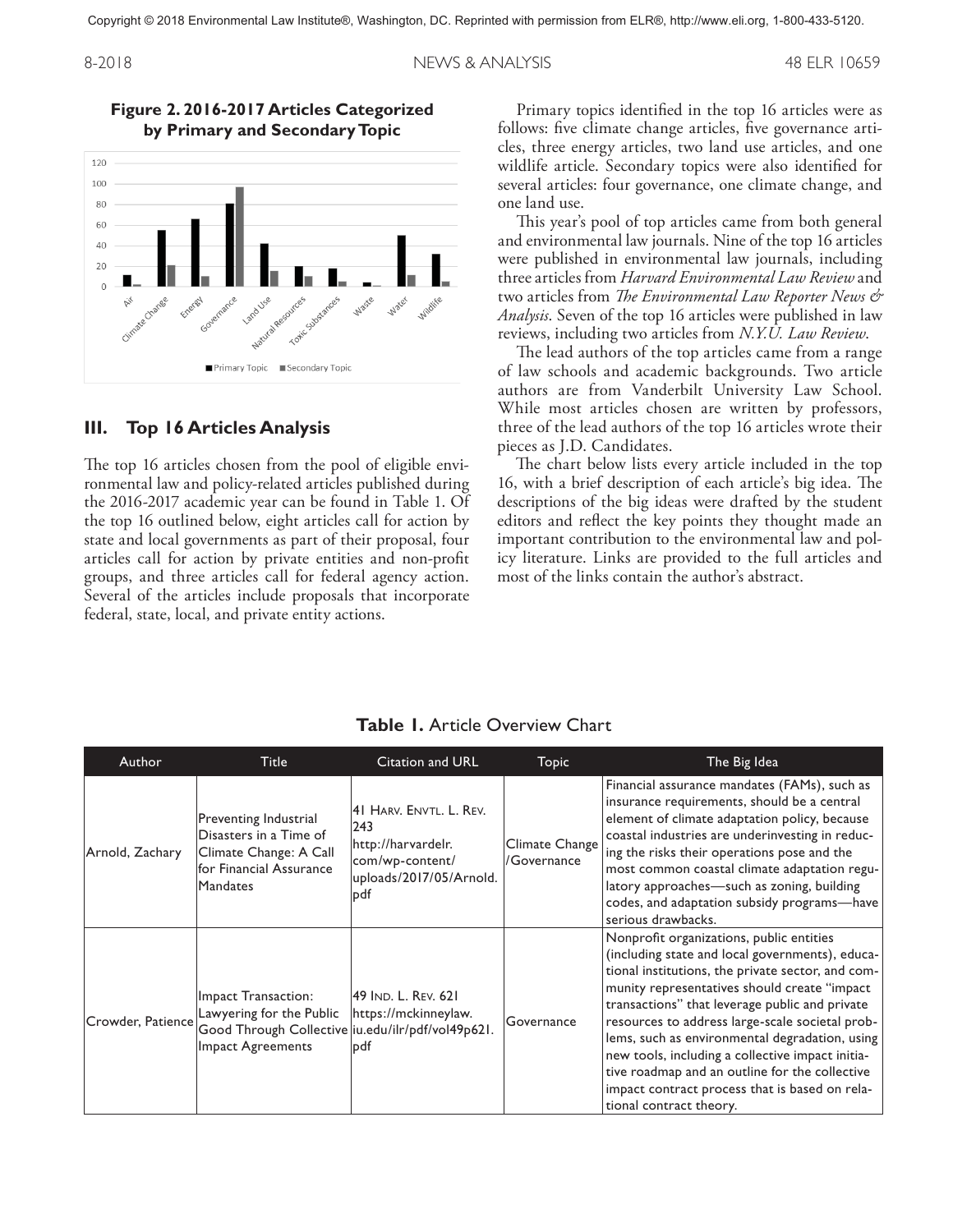## 48 ELR 10660 ENVIRONMENTAL LAW REPORTER 8-2018

| Author                                        | <b>Title</b>                                                                                                                           | Citation and URL                                                                                                                                             | <b>Topic</b>   | The Big Idea                                                                                                                                                                                                                                                                                                                                                                                                |
|-----------------------------------------------|----------------------------------------------------------------------------------------------------------------------------------------|--------------------------------------------------------------------------------------------------------------------------------------------------------------|----------------|-------------------------------------------------------------------------------------------------------------------------------------------------------------------------------------------------------------------------------------------------------------------------------------------------------------------------------------------------------------------------------------------------------------|
| Erwin, John                                   | Hybridizing Law: A Policy 47 ELR 10615<br>for Hybridization Under<br>the Endangered Species<br>Act                                     | https://papers.ssrn.<br>com/sol3/papers.<br>cfm?abstract_id=2930418                                                                                          | Wildlife       | In determining whether hybrid populations<br>should be protected under the Endangered<br>Species Act, the U.S. Fish and Wildlife Service<br>and the National Marine Fisheries Service<br>should adopt a policy that uses a two-factor<br>test that considers whether protection of<br>hybrid organisms: 1) preserves an endangered<br>taxon; and 2) benefits the ecosystem as a<br>whole.                   |
| Gaudioso, Lynsey                              | A Billion Grains of Truth:<br>Distributional Impacts of<br>Household-Level Climate<br>Change Tax Subsidies in<br>the United States     | 18 VT. J. ENVTL. L. 666<br>http://vjel.vermontlaw.<br>edu/files/2017/06/<br>Gaudioso_FP.pdf                                                                  | Climate Change | Federal and state climate change tax incentives<br>should be structured as refundable credits<br>for renters and owners (of homes, cars, or<br>other energy-efficient technology) so that<br>they are available to low-income taxpayers<br>because more progressive tax incentives are<br>cost-effective, efficient, equitable, and will help<br>increase long-term support for climate change<br>programs. |
| Hudson, Blake                                 | Relative Administrabil-<br>ity, Conservatives, And<br>Environmental Regulatory<br>Reform                                               | 68 FLA. L. REV. 1661<br>http://www.floridala-<br>wreview.com/2017/<br>relative-administrability-<br>conservatives-envi-<br>ronmental-regulatory-<br>reform/  | Land Use       | State and local policies that employ geographic<br>delineations or line drawing, such as environ-<br>mental buffers and growth boundaries, provide<br>opportunities for conservatives to support<br>environmental protection goals while reduc-<br>ing the size, scope, and cost of the federal<br>bureaucracy.                                                                                             |
| Kisska-Schulze,<br>Kathryn & Darren<br>Prum   | States Taxing Carbon:<br>Proposing Flexibility and<br>Harmonization in the<br>Movement Toward Envi-<br>ronmental Reform in the<br>U.S. | <b>40-SPG ENVIRONS ENVTL.</b><br>L. & POL'Y J. 87<br>https://environs.law.ucda-Governance/<br>vis.edu/volumes/40/2/<br> articles/Kisska-Schulze-<br>Prum.pdf | Climate Change | Unilateral state carbon tax regulations will be<br>more efficient and cost-effective if a Stream-<br>lined State Carbon Tax Administration is<br>established and if states: 1) provide businesses<br>with a flexible schedule; 2) offer tax credits to<br>offset price increases; and 3) promote carbon<br>reducing programs and technologies.                                                              |
| Klass. Alexandra<br>& Jim Rossi               | Reconstituting the Fed-<br>eralism Battle in Energy<br>Transportation                                                                  | 41 HARV. ENVTL. L. REV.<br>423<br>http://harvardelr.<br>com/wp-content/<br>uploads/2017/08/<br>KlassRossi_final.pdf                                          | Energy         | Specific procedural reforms that proactively<br>incorporate state and local input earlier in<br>the federal approval processes for energy<br>transport projects can result in more rapid<br>integration of diverse energy resources and<br>implementation of new energy technologies.                                                                                                                       |
| Light, Sarah                                  | Precautionary Federalism https://papers.ssrn.<br>and the Sharing Economy com/sol3/papers.                                              | 66 EMORY L.J. 333<br>cfm?abstract_id=2760985                                                                                                                 | Governance     | A new "precautionary federalism" principle<br>should be adopted by agencies, courts, and<br>legislatures that allows all levels of govern-<br>ment to regulate the sharing economy in the<br>near term, in an effort to garner information<br>on economic and environmental impacts and<br>determine which level(s) of government are<br>best situated to regulate it.                                      |
| Porter, Elizabeth<br>G. & Kathryn A.<br>Watts | Visual Rulemaking                                                                                                                      | 91 N.Y.U. L. REV. 1183<br>http://www.nyulaw-<br>review.org/sites/<br>default/files/pdf/<br>NYULawReview-<br>91-5-Porter%26Watts_0.<br>pdf                    | Governance     | The use of visuals by agencies and other key<br>stakeholders in the rulemaking process should<br>be encouraged, as well as included as part of<br>the administrative record, in order to democ-<br>ratize the system by promoting transparency,<br>political accountability, and increased public<br>participation.                                                                                         |